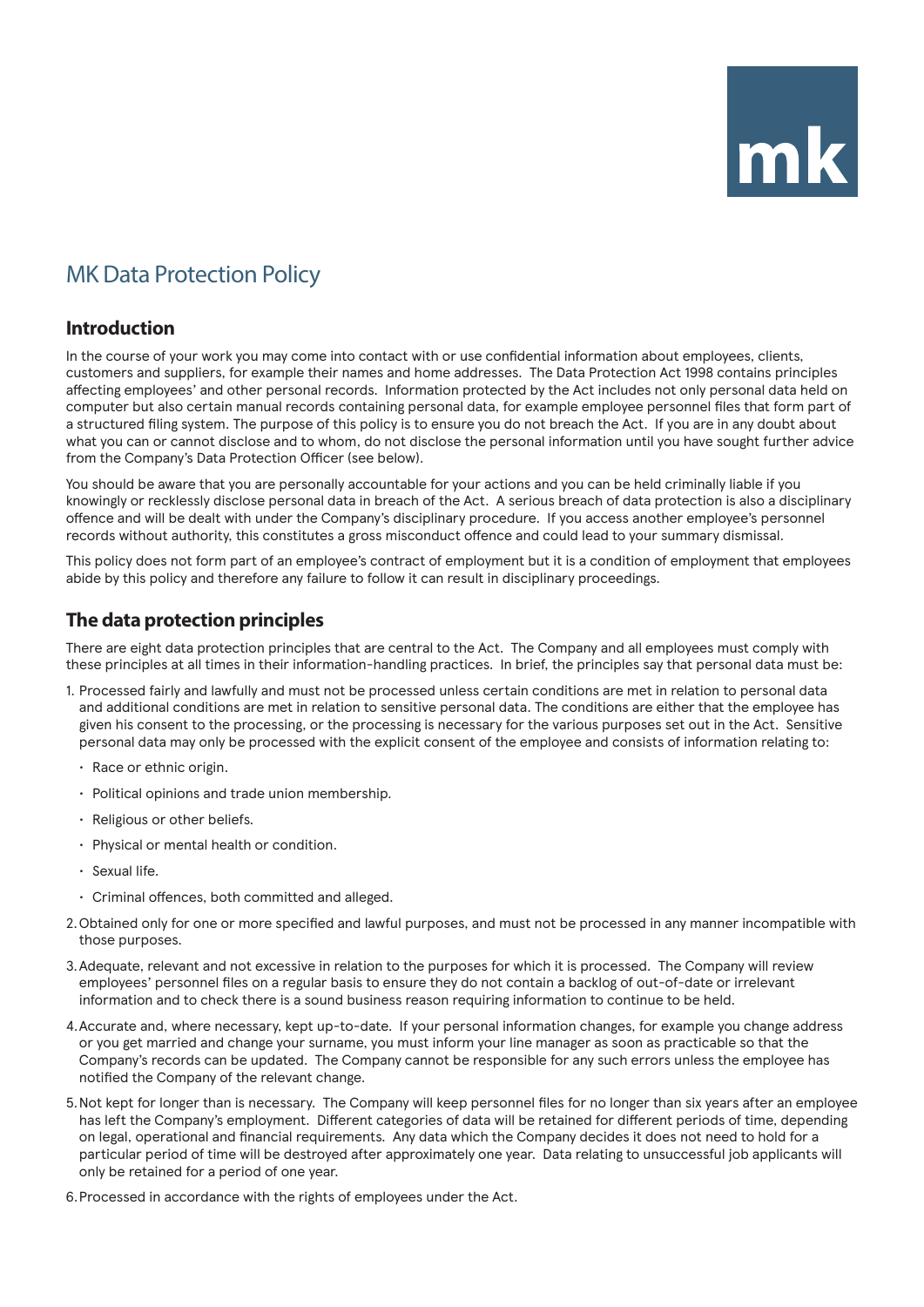- 7. Secure. Appropriate technical and organisational measures must be taken against unauthorised or unlawful processing of personal data and against accidental loss or destruction of, or damage to, data. Personnel files are confidential and are stored as such in locked filing cabinets. Only authorised employees have access to these files. For a list of authorised employees, please contact James Alvarez, the Company's Data Protection Officer. Files will not be removed from their normal place of storage without good reason. Data stored on memory sticks, discs, portable hard drives or other removable storage media is kept in locked filing cabinets. Data held on computer is also stored confidentially by means of password protection, encryption or coding and again only the above employees have access to that data. The Company has network back-up procedures to ensure that data on computer cannot be accidentally lost or destroyed.
- 8.Not transferred to a country or territory outside the European Economic Area unless that country or territory ensures an adequate level of protection relation to the processing of personal data.

### **Employees' rights to access personal information**

Under the Act, employees have the right on request to receive a copy of the personal data that the Company holds about them, including personal data held on personnel files that form part of a relevant filing system, and to demand that any inaccurate data held be corrected or removed. They also have the right to seek compensation where damage and distress have been caused to them as a result of any breach of the Act by the Company.

### **Employees have the right, on request:**

- To be told by the Company whether and for what purpose personal data about them is being processed.
- To be given a description of the personal data concerned and the recipients to whom it is or may be disclosed.
- To have communicated in an intelligible form the personal data concerned, and any information available to the Company as to the source of the data.
- To be informed in certain circumstances of the logic involved in computerised decision-making.

Upon request, the Company will provide you with a statement regarding the personal data held about you. This will state all the types of personal data the Company holds and processes about you and the reasons for which they are processed.

If you wish to access a copy of any personal data being held about you, you must make a written request for this and the Company reserves the right to charge you a fee of £10.00 for the supply of the information requested. If you wish to make a request, please complete a Personal Data Request Form, which can be obtained from the Data Protection Officer. Once completed, it should be returned to the Data Protection Officer. The Company will respond promptly and in any case within 40 calendar days of receiving the request. Note that the Company will always check the identity of the employee making the request before processing it.

If you wish to make a complaint that this policy has not been followed in respect of personal data the Company holds about you, you should raise the matter with the Data Protection Officer. If the matter is not resolved, it should be raised as a formal grievance under the Company's grievance procedure.

## **Exemptions**

There are a number of exemptions from the data protection regime set out in the Act, for example:

- Confidential references that are given, but not those received by the Company from third parties. Only designated line managers can give Company references. Confidential references will not be provided unless the Company is sure this is the employee's wish.
- Management forecasts and management planning (including documents setting out management plans for an employee's future development and progress).
- Data which is required by law to be publicly available.
- Documents subject to legal professional privilege.

## **Employees' obligations in relation to personal information**

If, as part of your job duties and responsibilities, you collect personal information about employees or other people such as clients or customers, you must comply with this policy. This includes ensuring the information is processed in accordance with the Act, is only processed for the purposes for which it is held, is kept secure and is not kept for longer than necessary. You must also ensure you comply with the following guidelines at all times:

- Do not give out confidential personal information except to the data subject. In particular, it should not be given to someone, either accidentally or otherwise, from the same family or to any other unauthorised third party unless the data subject has given their explicit prior consent to this.
- Be aware that those seeking information sometimes use deception in order to gain access to it. Always verify the identity of the data subject and the legitimacy of the request, particularly before releasing personal information by telephone.
- Where the Company provides you with code words or passwords to be used before releasing personal information, for example by telephone, you must strictly follow the Company's requirements in this regard.